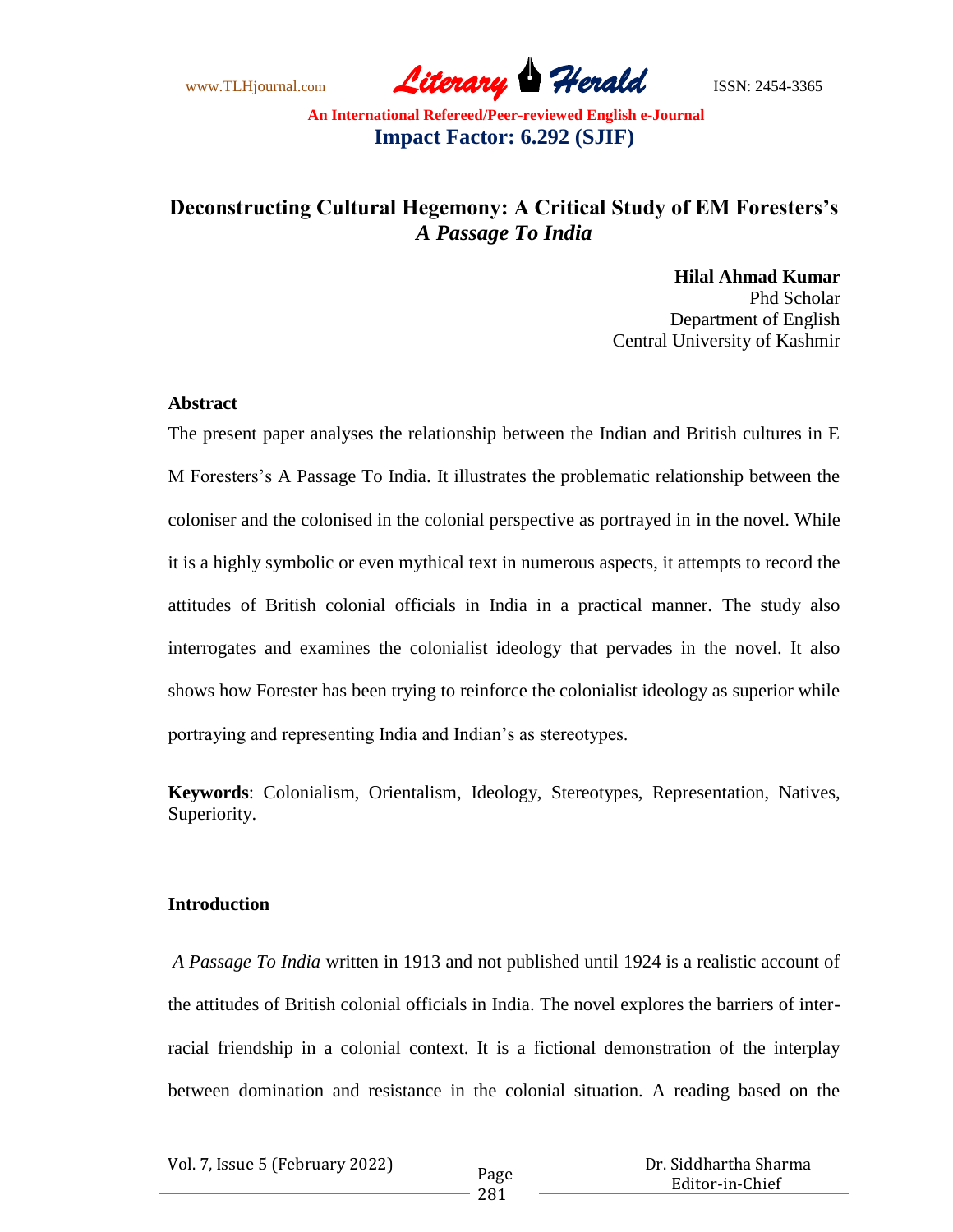www.TLHjournal.com *Literary Herald*ISSN: 2454-3365

Edward Said"s concept of Orientalism would include "the sustained encounter between the English colonials . . . and Indians as the crux of the novel." In his ground breaking book *Orientalism* said claims that orient is constructed by western practices like anthropology, tourism, fiction, and imperialism. In his another book *Culture and Imperialism* Said investigates the English cultural tradition from an imperialist point of view. Said believes that it is really strange that one reads all the novels of this tradition without ever inquiring or questioning the position of Empire or its colonies. The statement made by John McLeod in his book *Begining Postcolonialism* in relation to the novel gets justified. He states:

> Under colonialism, a colonised people are made subservient to ways of regarding the world which reflect and support colonial values. A particular value-system is taught as the best, truest world view. The cultural values of the colonised people are deemed as lacking in value, or even as being 'uncivilised' from which they must be rescued. To be blunt, the British Empire did not rule by military and physical force alone. It endured by getting both colonising and colonised people to see their world and themselves in a particular way, internalising the language of Empire as representing the natural, true order of life. (19)

 The first chapter of the novel prepares the scene for portraying India and Indians as inferior or the "other". While describing the imaginary Indian town of Chandrapore and its surroundings Forester depicts the town in a derogatory and humiliating way. It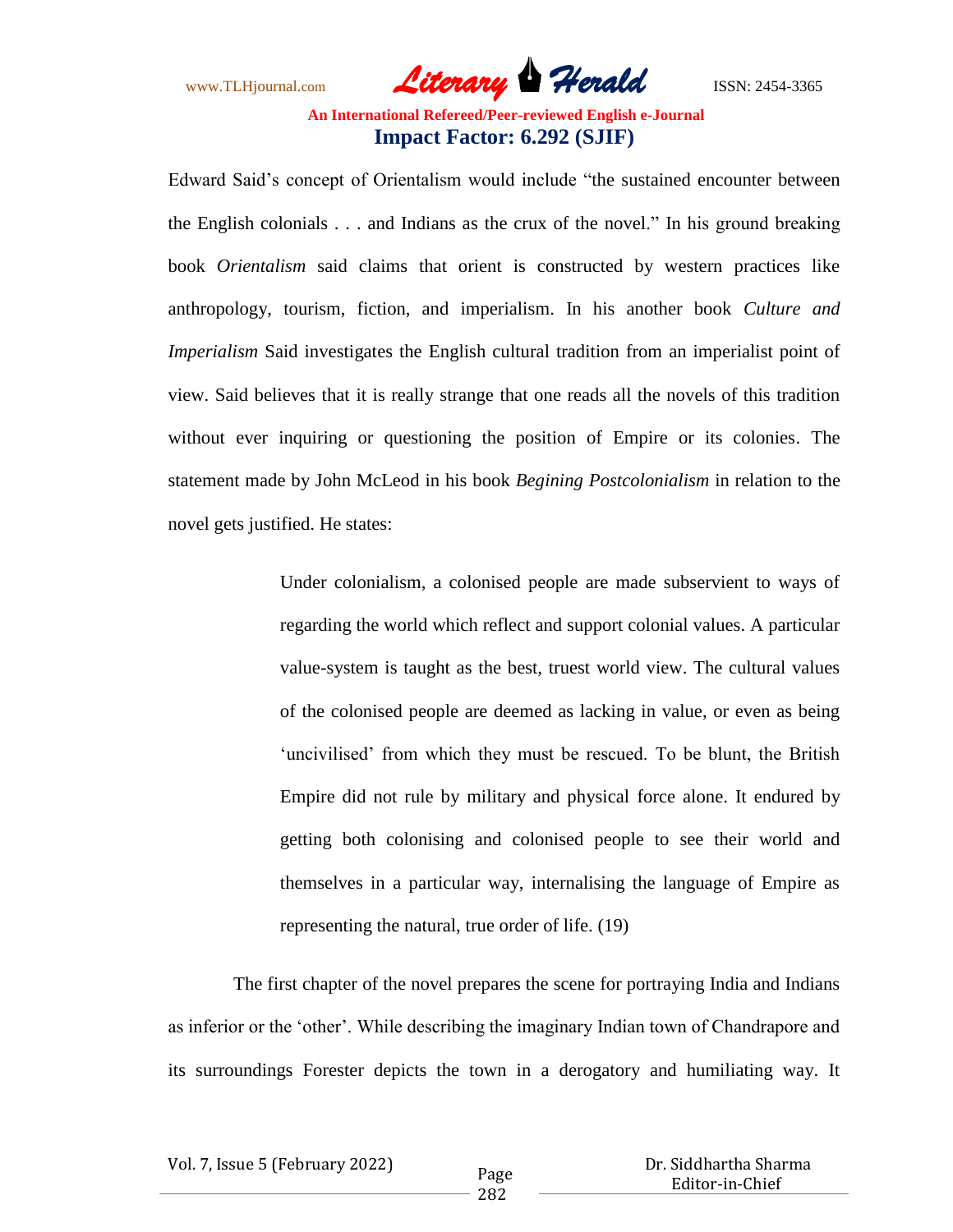www.TLHjournal.com *Literary Herald*ISSN: 2454-3365

becomes clear that the writer has a colonial mindset and look down upon India and its people. The narrative of the novel is characterised with antagonism for India and Indians. The Indian native people depicted by Forester are no more than caricatures. They are described as irrational, foolish, lazy, and dishonest.

 Edward Said"s position concerns the representation of the East, in general, and India, in particular, in Western culture. In Said"s opinion East or India is seen as sexual, alien and irrational while the West is depicted as familiar, pleasant, and rational. To make his study relevant in colonial contexts, Edward Said uses various colonial paradigms and in a way tries to deconstruct the text"s history. He believes that the approach of a critic should be to tell the history of the text from the point of view of those characters or individuals who have been ignored or excluded from it. Undoubtedly, native Indians seek recognition not only of their identity, but an equal treatment as equal human beings and community as a whole. This aspect of exclusion can be extended to various texts, and in reality Said has researched and studied the impact of colonialism on the people of different nations who were under the control of the empire. Benita Parry in an essay "The Politics of Representation in *A Passage to India*" states:

The strategy of discrimination and exclusion can be deduced from the series of meanings produced by the word 'exotic': dissimilar, unrelated, extraneous, unconformable, untypical, incongruent, eccentric, anomalous, foreign, alien, abnormal, aberrant, deviant, outcaste, monstrous, fantastic, barbarous, grotesque, bizarre, strange, mysterious, unimaginable, wondrous, outlandish. Only by

Vol. 7, Issue 5 (February 2022)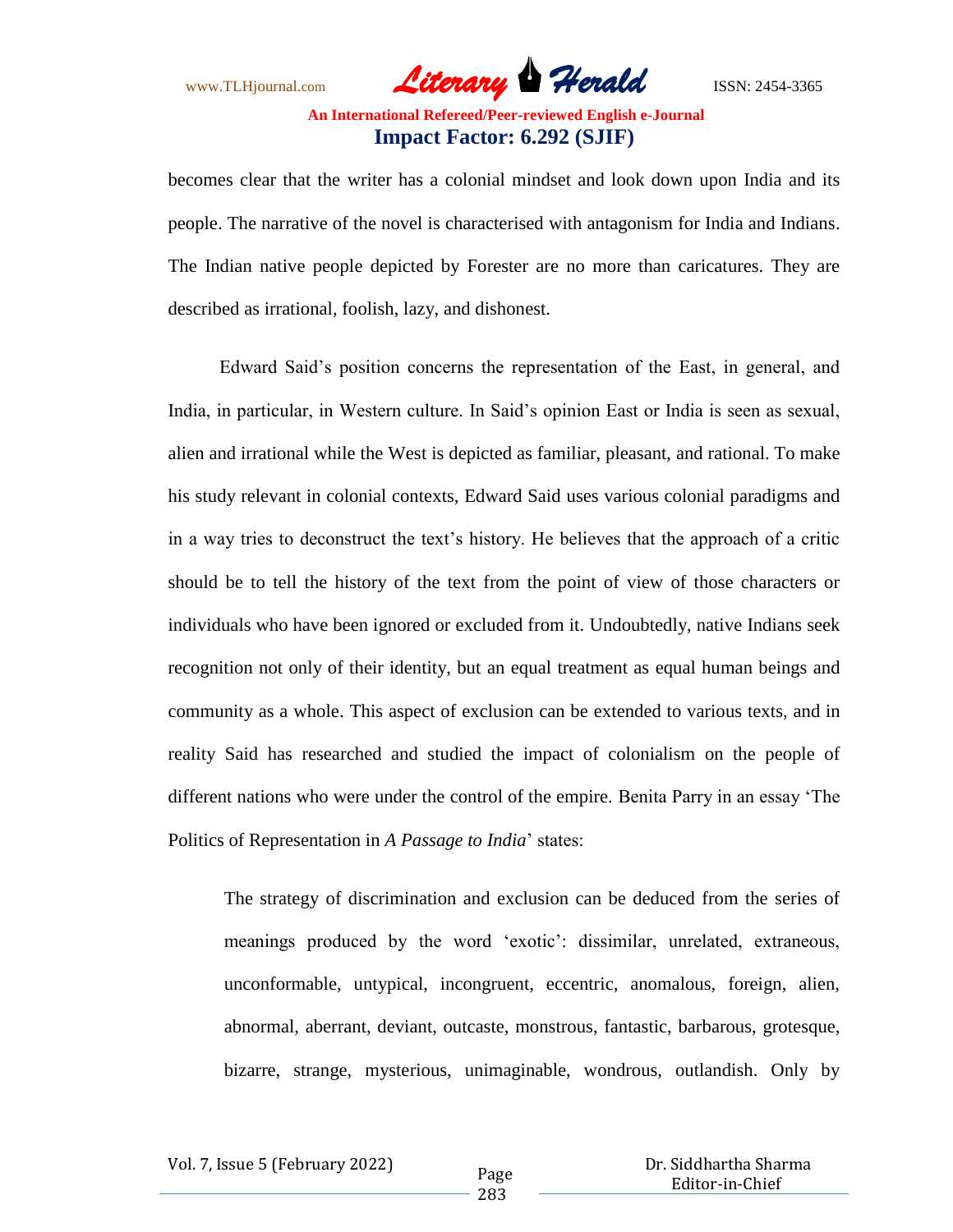www.TLHjournal.com *Literary Herald*ISSN: 2454-3365

willfully suppressing its initiation of an oppositional discourse is it possible to insert A Passage to India into the hegemonic tradition of British-Indian literature*.*  (*A Passage to India: Essays in Interpretation* 28)

The ideological binary opposition of "We" standing for the colonisers and "They" representing the colonised is another important paradigm that has become a pretext for any form of colonialism. The idea gets justified in *A Passage to India*, which is based on the assumed white dominance and native inferiority. In the novel this becomes the very basis on which any relationship between Anglo-Indians and native Indians is formed. The best example of this is Dr. Aziz's trial when the Anglo-Indians and natives were facing each other in the courtroom. Imperialism has been very influential in the creation of characters and circumstances, as well as in the encounter between the colonisers and the colonised. In the first place, two entirely different cultures appear to exist at the beginning of the novel. Chandrapore's English inhabitants except a handful of them, presume a solely imperialist mentality. It is divided into two parts, which represents the colonial divide between two groups. The English section is characterised as orderly and dominating:

> It is sensibly planned, with a red-brick Club on its brow, and further back a grocer"s and a cemetery, and the bungalows are disposed along the roads that cut at right angles. It has nothing hideous in it, and only the view is beautiful. (32)

In comparison to the English-speaking district, there is a definition of the native Indian portion, which is located in a low place. It looks chaotic and without any order:

| Vol. 7, Issue 5 (February 2022) |  |  |
|---------------------------------|--|--|
|---------------------------------|--|--|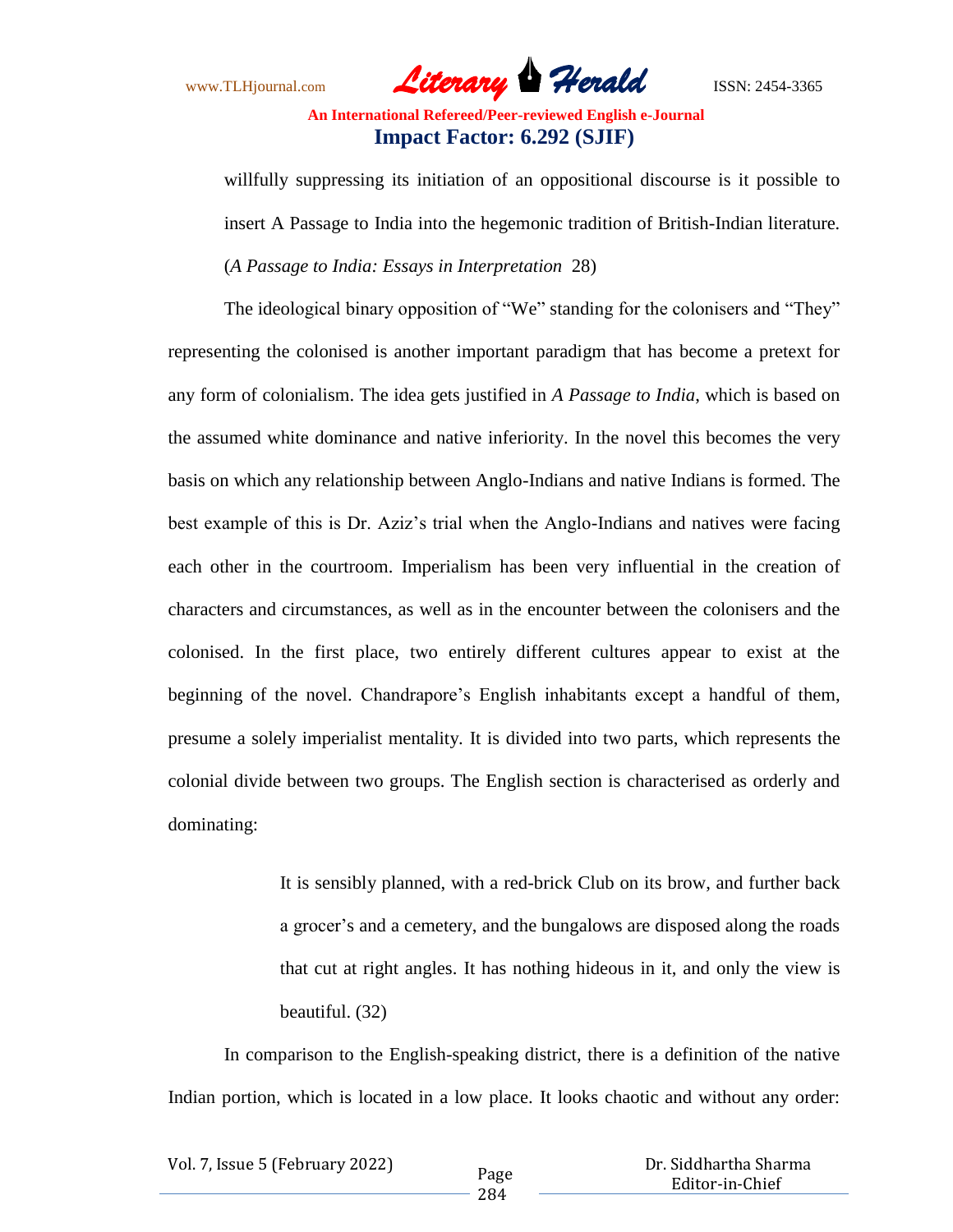www.TLHjournal.com *Literary Herald*ISSN: 2454-3365

"Houses do fall, people are drowned and left rotting, but the general outline of the town persists, swelling here, shrinking there, like some low but indestructible form of life"(31). There is a club managed by the Anglo-Indians that stands for more discrimination among the races. It can be made clear that the narrator sets the tone at the beginning of the first section as well as the following two sections of the book before looking into the club.The symbolism used in the first chapter refers to the complexity of the sky, which can be more all-encompassing than the two conflicting factions of Chandrapore. The British used club as a place for social activities. Indians were not allowed in the club except those who were serving the British. The Anglo-Indians were considering it a holy place for their safety and protection. "The club, which was normally private, was one of the most interesting institutions developed by the Raj". Anglo-Indian officials were representatives of it and, as an act of religious importance they engaged in its activities. Fielding was perceived to be an outcast by his community because he was showing sympathy in the case of Dr. Aziz. The club in Chandrapore is, thus, a sign of the dominance of British imperialism. It has the task of institutionalising their actions and uniting members against indigenous ways. Dr. Aziz remarks: "Indians are not allowed into the Chandrapore club even as guests." The club maintains and preserves its identity as a location for the British and not for the Indians. Forster"s fiction is indicative of the general assertions of the Orientalist's regarding the natives, acquired from an earlier tradition. The Orientalists describe characters as distinct or even opposite to the dominant Westerners in their narratives. In the novel Dr. Aziz is depicted as a traditional Indian Moslem according to Orientalist perspective:

Vol. 7, Issue 5 (February 2022)

 Dr. Siddhartha Sharma Editor-in-Chief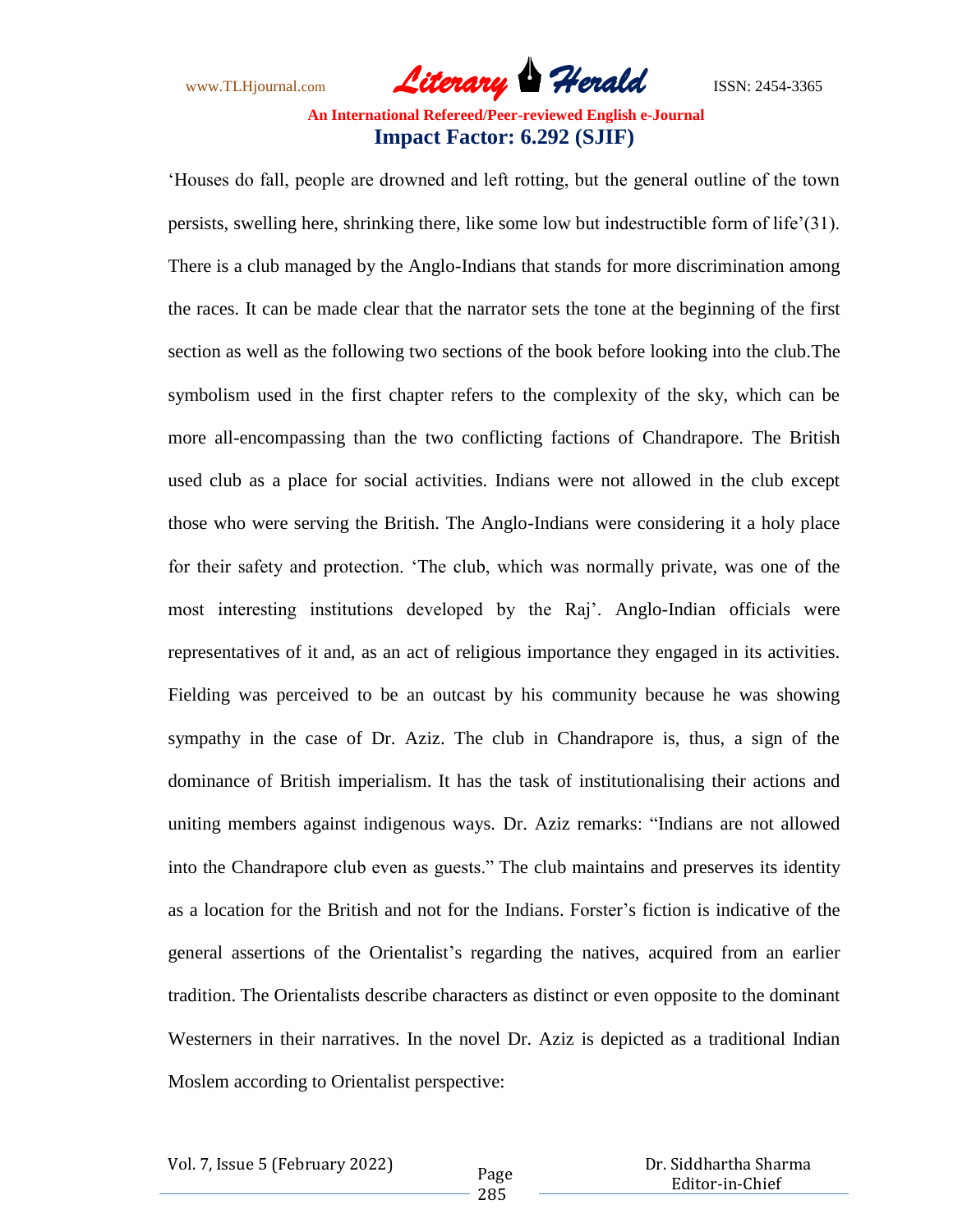www.TLHjournal.com *Literary Herald*ISSN: 2454-3365

Like most Orientals, Aziz overrated hospitality, mistaking it for intimacy, and not seeing that it is tainted with the sense of possession. It was only when Mrs. Moore or Fielding was near him that he saw further, and knew that it is more blessed to receive than to give. (154)

As an Oriental, Aziz is suspicious as well and he is destined to be in a state of confusion. The two conflicting definitions of "suspicion and belief could in his mind exist side by side." This is another feature of the Oriental character:

> Suspicion in the Oriental is a sort of malignant tumor, a mental malady, which makes him self-conscious and unfriendly suddenly; he trusts and mistrusts at the same time in a way the Westerner cannot comprehend. (276)

The last point concerns the general western outlook of the working Easterners falling ill. They don't trust them. The British officials investigated and sent deputies to make sure that Aziz is actually sick or he is pretending to be sick. This is somewhat ironic, considering that the Orientals themselves were accused of suspicion in Chapter XXXI. Aziz is accused by Major Callendar of claiming to be sick. That's why he sends the Hindu, Dr. Panna Lal to inquire. As told by narrator that Aziz is mildly sick but he pretends that he is really ill. The views of the narrator and Major Calendar are the same with respect to Oriental behaviour. Major Callendar still assumed that the worst of natives, although the narrator"s belief is barely different. While analysing *A Passage To India* Forster's depiction of India seems gloomy and perplexing. People cannot get in contact with one another and they misunderstand and misinterpret each other. Character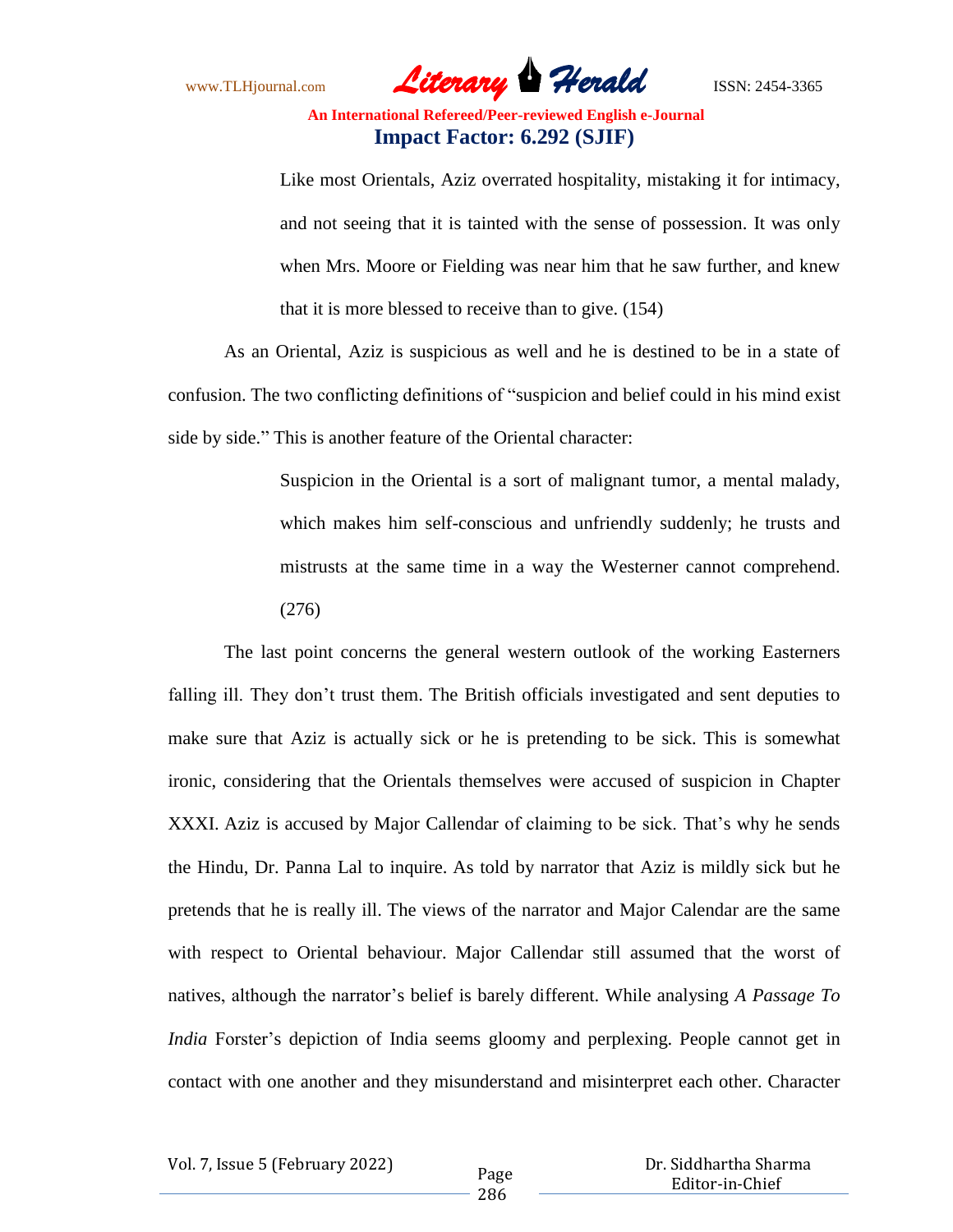www.TLHjournal.com *Literary Herald*ISSN: 2454-3365

representations are also far from realistic. Dr. Aziz for instance is portrayed as childish, emotional and presented as a typical stereotype. Forster and Fielding in a way, tend to be patronizing and disrespectful towards the Indians. In this respect, the novel is ambivalent: it neither opposes British colonisation nor defends it. It has the same conflicting attitude towards Indian nationalism. Edward Said in his book *Culture and Imperialism* remarks:

> *A Passage to India* nevertheless founders on the undodgeable facts of Indian nationalism. Forster identifies the course of the narrative with a Britisher, Fielding, who can understand only that India is too vast and baffling, and that a Muslim like Aziz can be befriended only up to a point, since his antagonism to colonialism is so unacceptably silly. (245-246)

The relationship between Aziz and Fielding is topsy-turvy especially when it comes to politics. Fielding abandons the English people because he knows that Aziz is innocent. However, later on, he becomes aware of the divide between the two races:

> At the moment when he was throwing his lot with Indians, he realized the profundity of the gulf that divided him from them. They always do something disappointing . . . they are bad starters and occasionally jib. (181-182)

*A Passage To India* can be interpreted as carrying the legacies of the British Raj. As with other writings in the genre it articulates the void that lies between the two races. It is not difficult to find rhetorical instances where the native Indians are described within a collection of necessary and fixed characteristics.

Vol. 7, Issue 5 (February 2022)